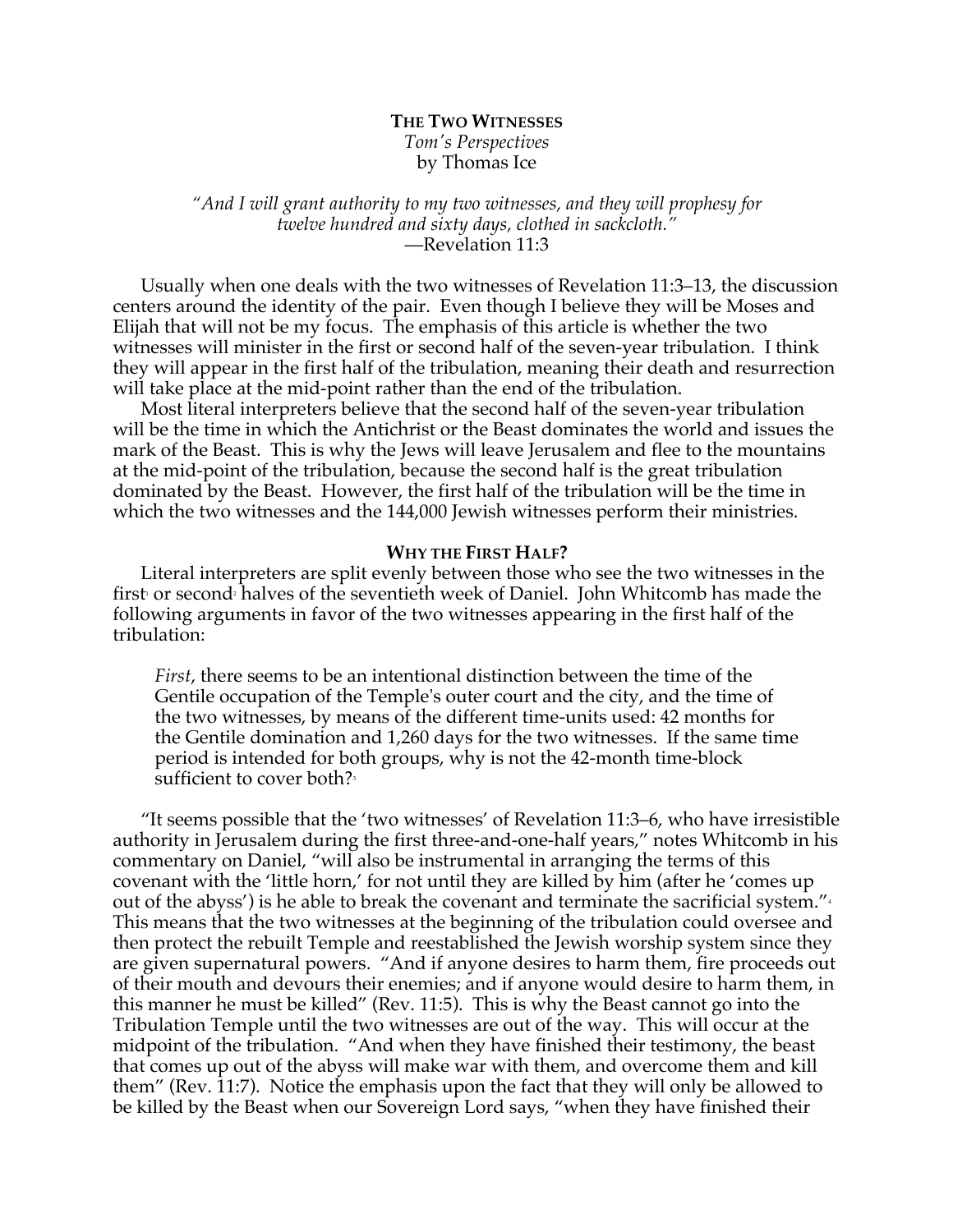testimony." God is in control. This allows the Beast to defile the Temple in the middle of the seventieth week (Dan. 9:27; Matt. 24:15–21), thus supporting the notion that the two witnesses minister in the first half of the tribulation.

Whitcomb further says, "the Lord Jesus issued this command to Jews of the tribulation period: 'when you see the "abomination of desolation," spoken of by Daniel the prophet, standing in the holy place . . . then let those who are in Judea flee to the mountains . . . For then there will be great tribulation such as has not been since the beginning of the world until this time, no, nor ever shall be' (Matt. 24:15-21). Here an obvious question arises: Would the two Jewish witnesses remain in Jerusalem during the 42 months of Antichrist's dominion if the Lord Jesus, their Messiah, told them to flee to the mountains?"<sup>5</sup>

Next, Whitcomb points out that, "if the 1,260 days occur during the last half of the Week, then the entire world would be celebrating the death of the two witnesses for three-and-a-half days after the Battle of Armageddon and the destruction of the Antichrist! This is very difficult to imagine." It is not only difficult, it is impossible to imagine that a celebration would be going on as Jesus judges the world at His second coming. Gary Cohen explains:

At the end of the second  $3\frac{1}{2}$  year period the Beast's followers are lamenting over Babylon's doom and are gathering for the great battle at Armageddon, and finally slain by Christ, whose coming is surrounded with the powers of the heavens being shaken (Rev 16—18; 19:11–21; Matt 24:29–30). This picture does not harmonized well with the 3 ½ days of rejoicing and gift giving in which the earth dwellers participate following the murder of the witnesses (Rev 8:10). This discordance between the end of the second 3 ½ year period and the 3 ½ days, following the end of the 3 ½ year ministry of the witnesses, makes it most unlikely that the prophesying of God's two servants take place during the latter half of the week.<sup>7</sup>

Additionally, Whitcomb declares:

Putting the two witnesses into the last half of the Week compromises the totality of Antichrist's dominion during that same period. How can he bring fire from heaven upon *his* enemies (through the False Prophet, Rev. 13:13) if the two witnesses are simultaneously bringing fire from heaven upon *their*  enemies (Rev. 11:5)? We are clearly dealing with two different time periods: the first half of the Week with the overwhelming power of the two witnesses, and the last half of the Week with the overwhelming power of the Beast and the False Prophet. When the world asks the rhetorical question, "Who is able to make war with [the Beast]?" (Rev. 13:4), it seems obvious that no one can answer, "The two witnesses are able to make war with him," for their 1,260 days of ministry will have ended, and they will be gone.<sup>8</sup>

Finally, Whitcomb notes: "Our Lord stated that 'Elijah is coming first *and will restore all things* (italics added)' (Matt. 17:11). Whoever 'Elijah' turns out to be, his spectacular success (under God) in bringing Israel back to her Messiah *must be during the first half of the seventieth week*, for Isaiah prophesied that Israel will have given birth 'to her children' as soon as her time of tribulation begins (Isa. 66:8)."<sup>9</sup>

## **CONCLUSION**